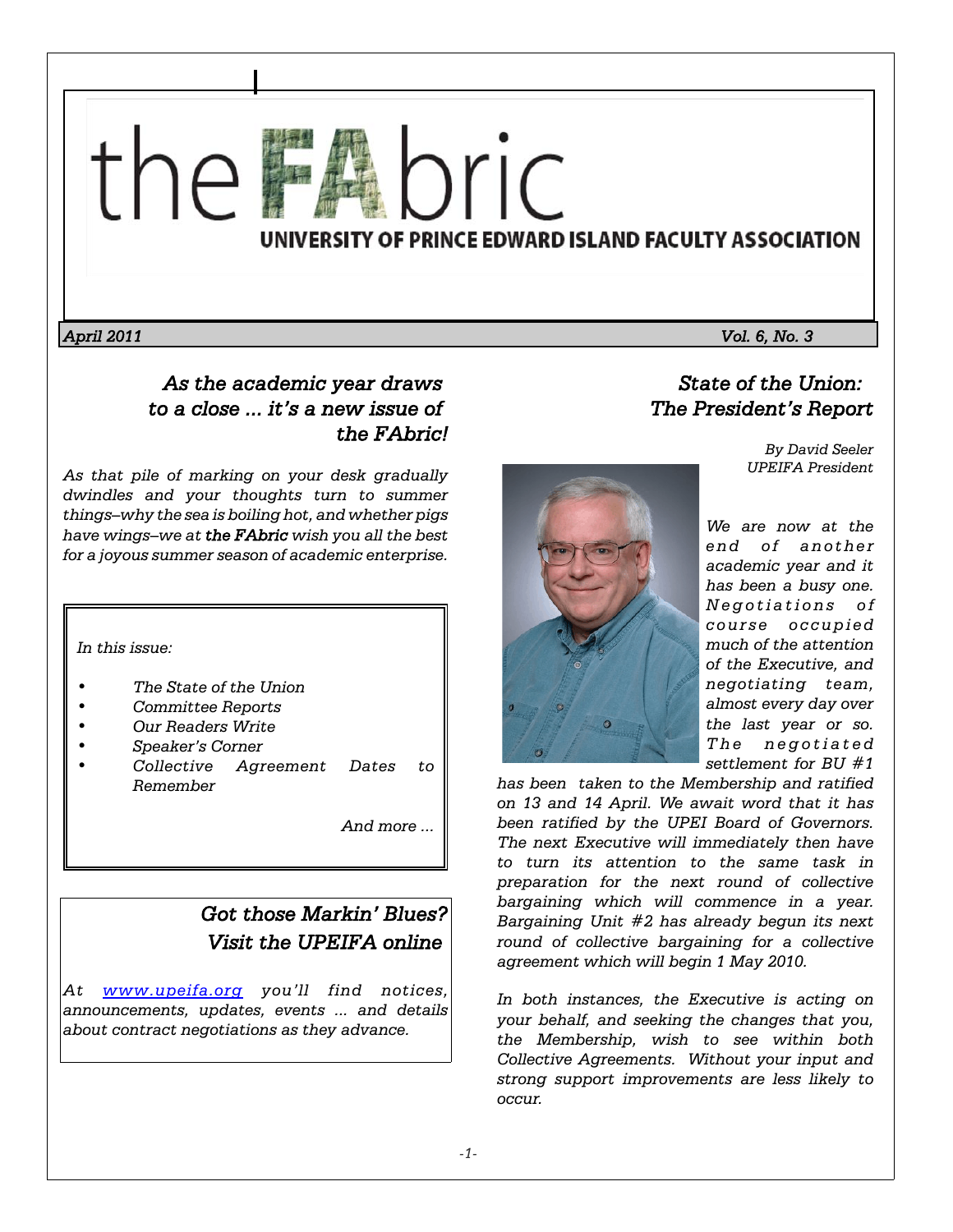*Each year the Association hosts a gala event in recognition of the achievements of our own Members. This year's Faculty Recognition and Awards Celebration will be held on Thursday, 28 April at the Stanhope Beach Resort and Conference Centre. This event is not only one of recognition for our members but a social event at which you have the opportunity to relax and get to know your peers in a more informal setting. If you have not attended in the past, I highly recommend that you think about attending this event. After all, we are celebrating the accomplishments of our peers and those collectively of our Members which make UPEI the place to be as part of A Great, Small Faculty!*

*The Association's ability to work effectively on your behalf depends entirely upon Members who step forward and agree to serve either on Executive, our various Committees or in a host of other vital capacities. Thus, I was very pleased to see that so many people have put their name forward in response to the call for nominations, for we are only as strong as the support which our Membership provides us–-a truism in any professional organizational structure.*

*The Annual General Meeting will be held on Friday, 29 April at 1:30 pm in Lecture Theatre A in the Faculty of Veterinary Medicine. I encourage you to attend this important meeting. Each of you is an integral part of the organization and your participation will be greatly appreciated by all.*

*In that capacity, on behalf of the Association, I would like to thank our VP, Betty Jeffery, the other Members of Executive and all others who chose to serve the Association in an array of vital capacities this past year. It is truly appreciated. I also wish to extend my gratitude to Susan Gallant for her help and assistance this past year as well.*

*Finally, I wish to thank the Membership for your trust in me to act on your behalf as President of the Association. All the best to each of you as you pursue your scholarly endeavours over the next few months.*

# *NOTICE TO ALL MEMBERS OF THE UPEI FACULTY ASSOCIATION*

### *Annual General Meeting*

*Friday, 29 April 1.30 pm-3.00 pm Lecture Theatre "A", AVC*

### *All Members Welcome!*

*It is the membership who make the UPEIFA what it is: your participation and commitment make us visible and effective.*

### *UPEIFA*

# *A GREAT Small Faculty*

*Please note: under the Bylaws a quorum of 50 members is required to hold a meeting.*

*.* 



# *Antipodean Outrage!*

*As this spirited UPEIFA Member demonstrated in March 2006, it is being active and visible that makes the Association an effective champion of Member rights.*

*Thank you–and thank you to all those who have harkened to the FA's call over the years.*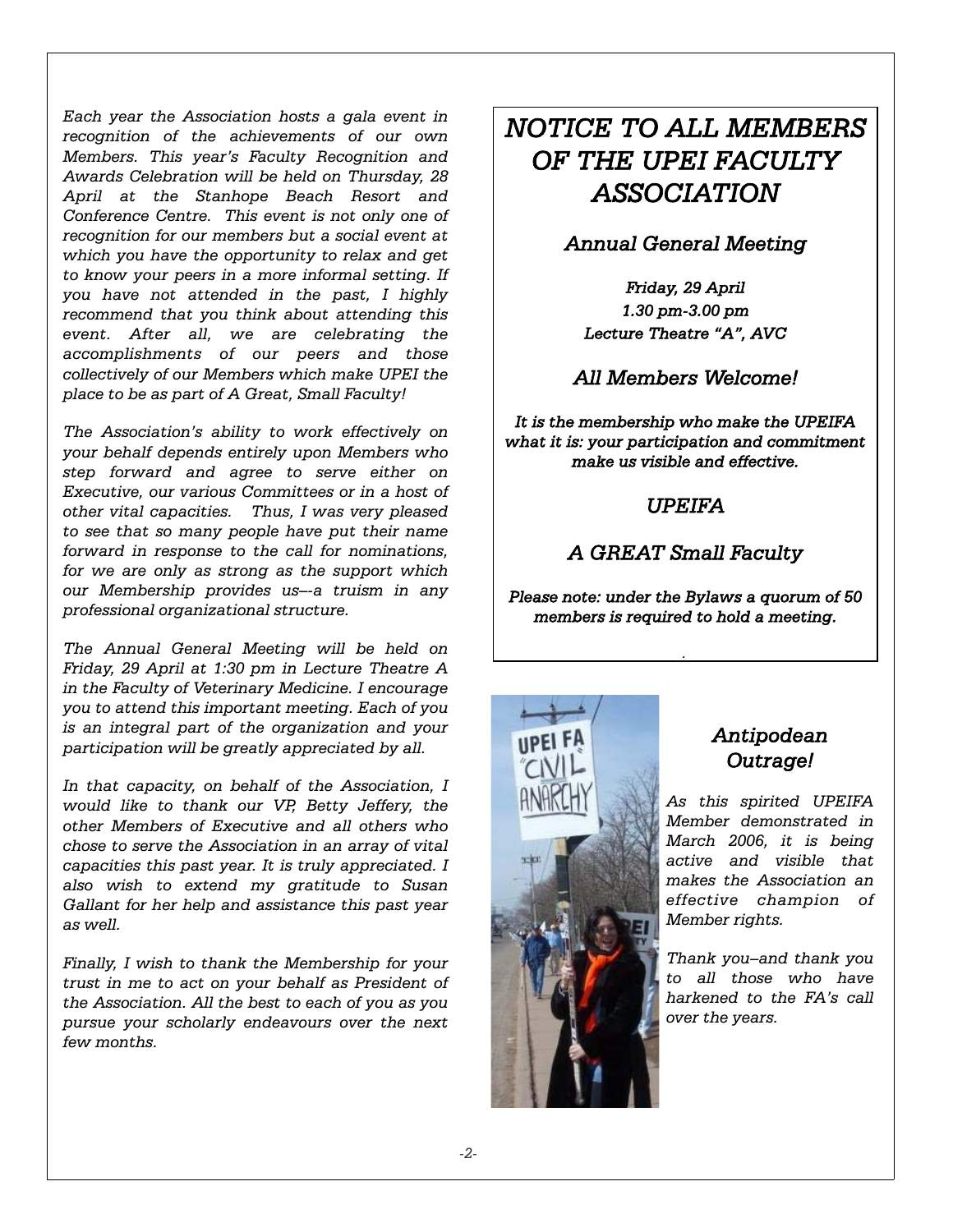# *Great Moments in University History...*

*A student writes home*

*Oxford University (13th century)*

*"This is to inform you that I am studying at Oxford with great diligence, but the matter of money stands greatly in the way of me obtaining a degree ... The city is expensive and makes many demands; I have to rent lodgings, buy necessities, and provide for many other things which I cannot now specify. Wherefore I respectfully beg your paternity that by the promptings of divine pity you may assist me.*"

### *Hessian Merit Award Winners*

*In October, the Association held its annual Faculty Recognition Evening, during which it presented the Hessian Merit Awards for Excellence in Teaching. The intrepid FAbric staff can now bring you this candid shot of two of the 2009/10 winners.*



*Deidre Kessler, winner of the Hessian Merit Award for Excellence in Teaching by a Sessional Instructor, and Greg Doran, winner of the Hessian Merit Award for Excellence in Teaching, pause for a moment to compare plaques on their way to class. A picture of Alfonso Lopez, the other Hessian Merit Award recipient, appeared in the October FAbric.*

*The winners of the Hessian Merit Awards for 2010/11 will be honoured at the Faculty Recognition Night 28 April. For tickets, see the notice on p. 10.*



### *Committee Reports*

*Under the Association's Bylaws, the Chair or Cochairs of each of the Association's committees is obliged to report to the Membership on its activities at least once a year. What follows are the reports of BU #1 Joint Committee, BU #2 Negotiating Team, the Communications Committee, the Social Committee and the Nominating Committee. Included here as well are reports from the Association's CAUT and NUCAUT Council delegate, and the CAUT Defense Fund.*

#### *BU # 1 Joint Committee*

*By David Seeler UPEIFA President*

*The Joint Committee has the mandate to review issues which arise from the day to day application of the Collective Agreement and to enhance the Association's working relationship with the employer. The complete terms of reference for the Committee may be found on page 13 of the Collective Agreement (Article A - 14).*

*This year the Association's members of the Committee were Jim Sentance (Department of Economics) and David Seeler (Department of Companion Animals). The employer's representatives were Rosemary Herbert, who was later replaced by Jim Randall, and Peggy Leahey. Other than an introductory meeting when VP Jim Randall arrived at UPEI, there was no need for the Committee to meet this past year.*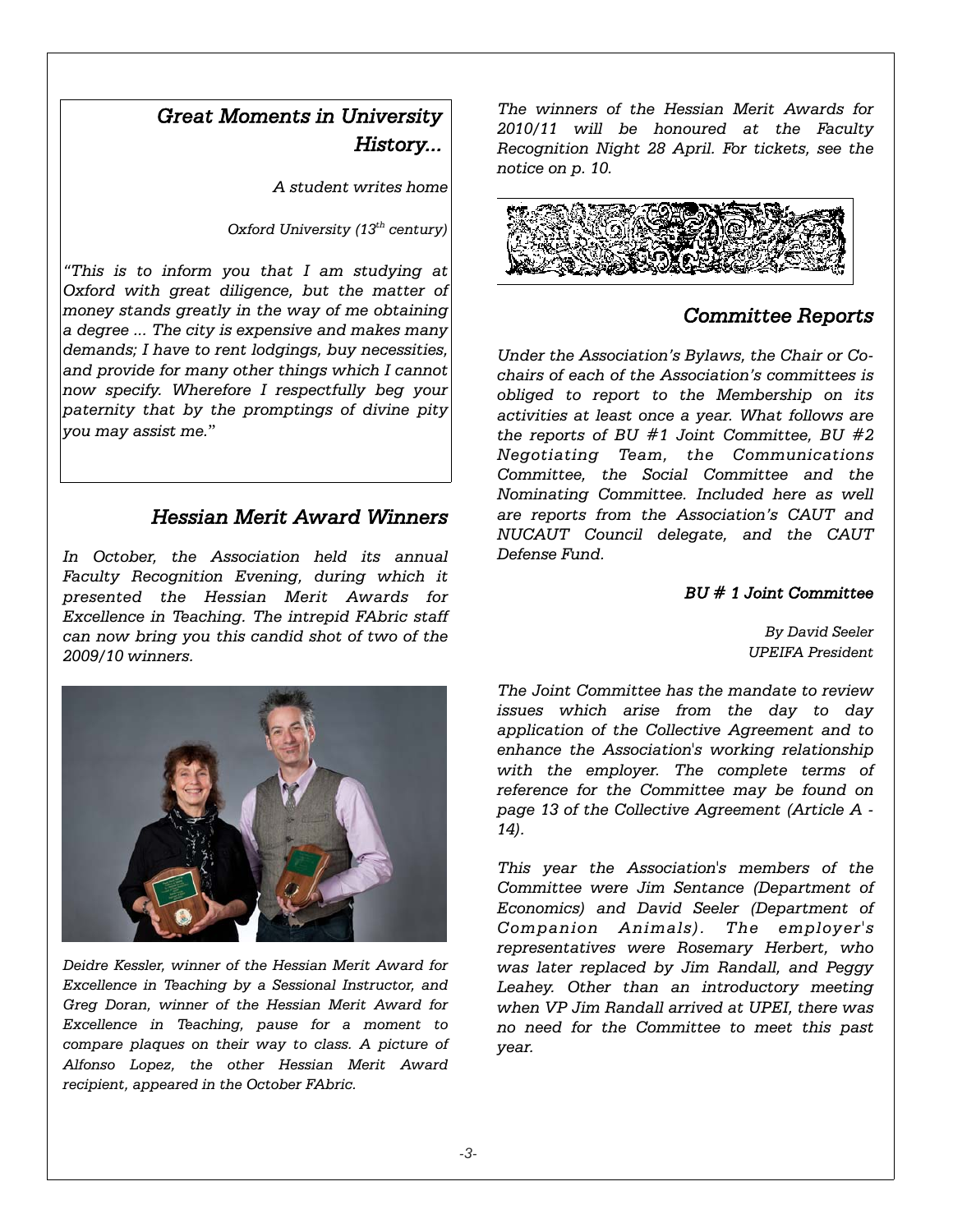### *BU #2 Negotiating Team Done and Ready to Go Again...*

*By Andrea Bourque Member, BU#2 Negotiating Team*

*Our team, led by David Groman, and University representatives, happily signed off on our second Collective Agreement on 4 March 2011. The negotiations for this agreement began in earnest in February 2007. Although we started like gangbusters, we were forced to suspend talks for several long periods; first because of an inability to proceed until the Mandatory Retirement rulings were made; and subsequently, while the FA and the Employer negotiated pension improvements. When we finally were able to get back to the table, negotiations proceeded quickly and quite amicably as both parties were anxious to put it to bed.* 

*Language changes in several sections were made either to clarify, simplify or correct processes. In summary, the most significant changes included:*

- *All language regarding Mandatory Retirement has been removed.*
- *Our members now are eligible for Parental leave (in addition to Pregnancy leave). In these circumstances, the first 35 weeks of employment insurance benefits are supplemented by the Employer, allowing members to receive their full salaries during this period.*
- *Improvements to Professional Development and Travel Reimbursement funds to match the BU #1 agreement previously we received \$900 a year. This sum was increased gradually from 2007 to 2009 to reach \$1200 a year.*
- *Improvements to our Group Benefits and pension plan negotiated by the Association and the Employer were included in this Collective Agreement.*
- *Salary improvements were negotiated with competitive COLAs and an*

*additional step added to the top end of the salary scale.*

*As the expiry date for this agreement was set as 30 April 2010, we were not able to bask in this accomplishment for long. The new negotiation team has already had an initial meeting with the Employer to clarify rules of conduct and to start the process of hammering out our third collective agreement. This negotiating team has enjoyed a productive relationship with our Employer counterparts, and we look forward to working on creative solutions to some of the issues we would like to address in this next contract.* 

#### *Communications Committee*

*By Betty Jeffery Chair, and UPEIFA Vice-President*

*Joining me on the Communications Committee this year were Mark Barrett, Janet Bryanton, Sandy McAuley (Website Coordinator), Fiona Papps, Richard Raiswell (the FAbric Editor), and Marva Sweeney-Nixon. They have made my role as Chair a pleasure, and I sincerely thank them. In particular, I would like to acknowledge the contribution of Fiona Papps to the work of the Committee over the course of five years, including two as Editor of the FAbric. The work of the Communications Committee is augmented by 26 Communication Reps, who play a valuable role in facilitating the two-way flow of information between the Membership and Executive. Communication efforts assume an even greater importance in a negotiating year, and necessitates much work on your behalf– whether that is the production of Negotiations-At-A-Glance Bulletins and Memos, updating of the website, responding to enquiries from the Media, reminding people to provide their alternate contact information, etc. Such efforts involve many people besides the members of the Communications Committee and Communication Reps.* 

*The major efforts of the Committee each year can be seen in the production of three issues of the FAbric and in the maintenance of the website. Issues outside our control rendered the website inoperable on two occasions this year*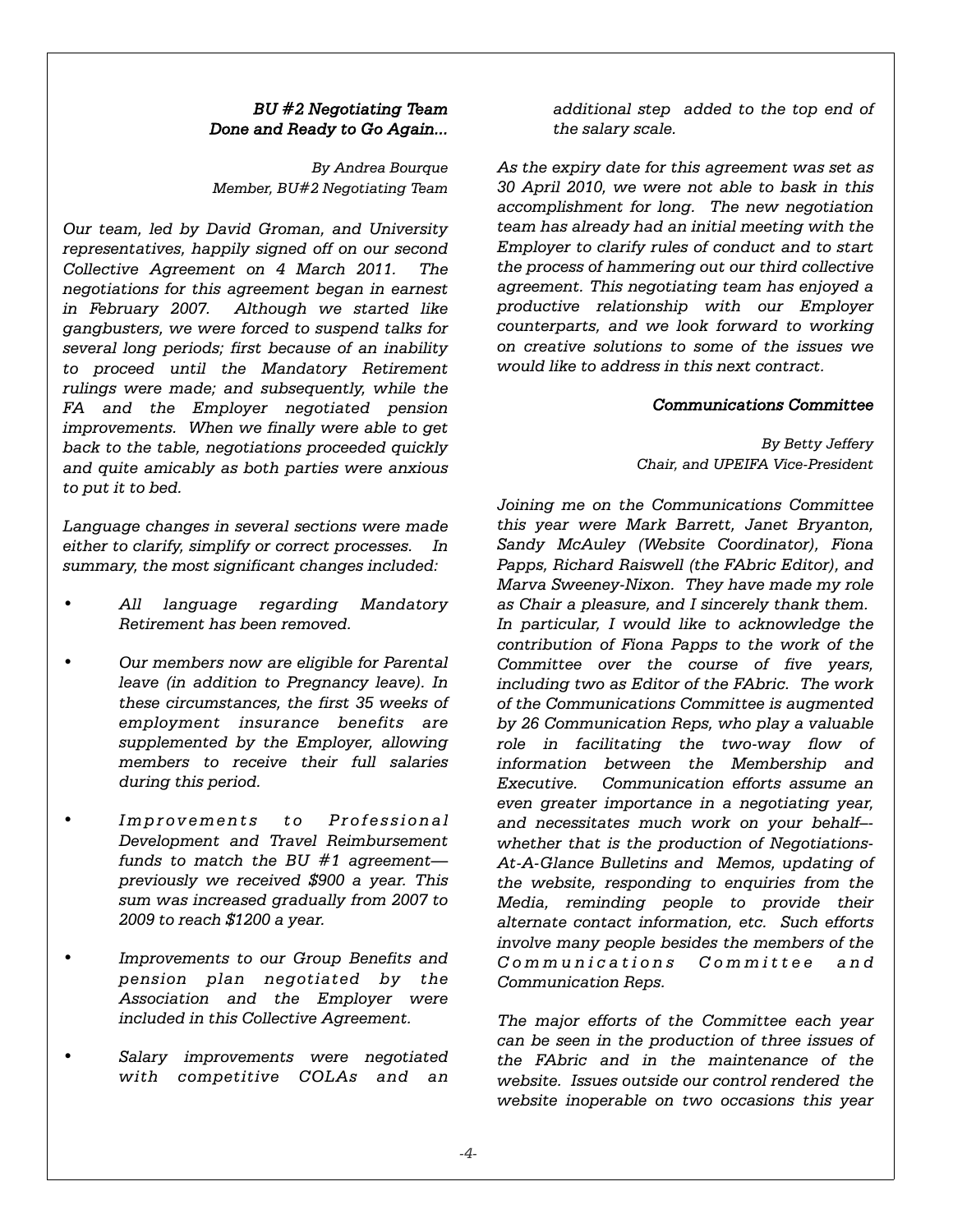*(which did at least result in us discovering how much the Employer relies on our site for information!). The Committee began looking at a new layout/design for the FAbric, and is considering a move to other website software. Other work included the revision of the Committee Terms of Reference and the review of documents such as the Guide for New Members.* 

#### *Social Committee Report*

*By Jim Sentance, Chair, and UPEIFA Member-at-Large*

*The UPEIFA Social Committee continued this past year to provide opportunities for Association Members to meet and interact socially, with the usual series of Coffee Times and FA Times. Although we were not quite as active as in previous years for a number of reasons, we did try a few new things, such as moving an FA time out of the confines of the Lounge, and this year the Social Committee has joined forces with the Awards Committee to plan the FA Recognition Night. Next year we are looking to mix things up a bit more, again taking FA Time on occasion to the rest of campus, and doing a few more special events–-perhaps something in the summer, and another family-oriented event for the winter.*

*Committee members this year were Jim Sentance (Chair), Michael Arfken, Melissa Belvadi, Melanie Buote, Jason Doiron, John McIntyre and Richard Lemm.*

#### *Nominating Committee Report*

*By Wayne Peters Chair, and UPEIFA Past-President*

*I am very pleased to report that there has been a great response to the calls for nominations for the Association's elected positions on the Executive Committee and on its various standing committees for the 2011-2012 year. Elections will take place at the Association's Annual General Meeting on Friday, 29 April. This election marks the first time that the Association's new nomination and election procedures contained in the new Bylaws are being used.*

*As you may already appreciate, these procedures represent a significant departure from the Association's past-practice for electing its officers and filling its committees. The various stages of the nomination process followed a schedule established by the Bylaws. The Nominating Committee began the process with an initial call for nominations issued six weeks prior to the AGM. Following the close of this initial call, a second call was issued for only those positions which still did not receive as many nominations as there are vacancies to be filled. All nominations received at the close of the second call form the final slate of nominees which must be presented to the membership at least one week prior to the AGM. Once the final slate is announced, no further nominations can be received. Throughout the nomination process, the current list of nominees was made available for viewing on the Association's website as they were received.*

*It is my belief that the transparent and scheduled nature of this new process and the knowledge of just who was running for what position contributed to the healthy response which was received, especially for the Memberat-Large positions.*

*I would like to thank my Committee colleagues, Derek Lawther and James Moran, for their contributions towards a successful first implementation of this process. With the exception of the Chair of the Nominating Committee, its members are elected at the Annual General Meeting following all other elections and following a call for nominations from the floor.* 

*With the close of nominations, the following is the final slate of nominees to be presented at the Annual General Meeting. Some brief additional information for each can be found on the Association's website. An election will be held where there are more nominees than the number of vacancies to be filled for a position. Otherwise, the presented nominee(s) will be declared elected by acclamation. Any vacancies that still remain for the Standing Committees will be filled by the Executive Committee in accordance with the Bylaws.*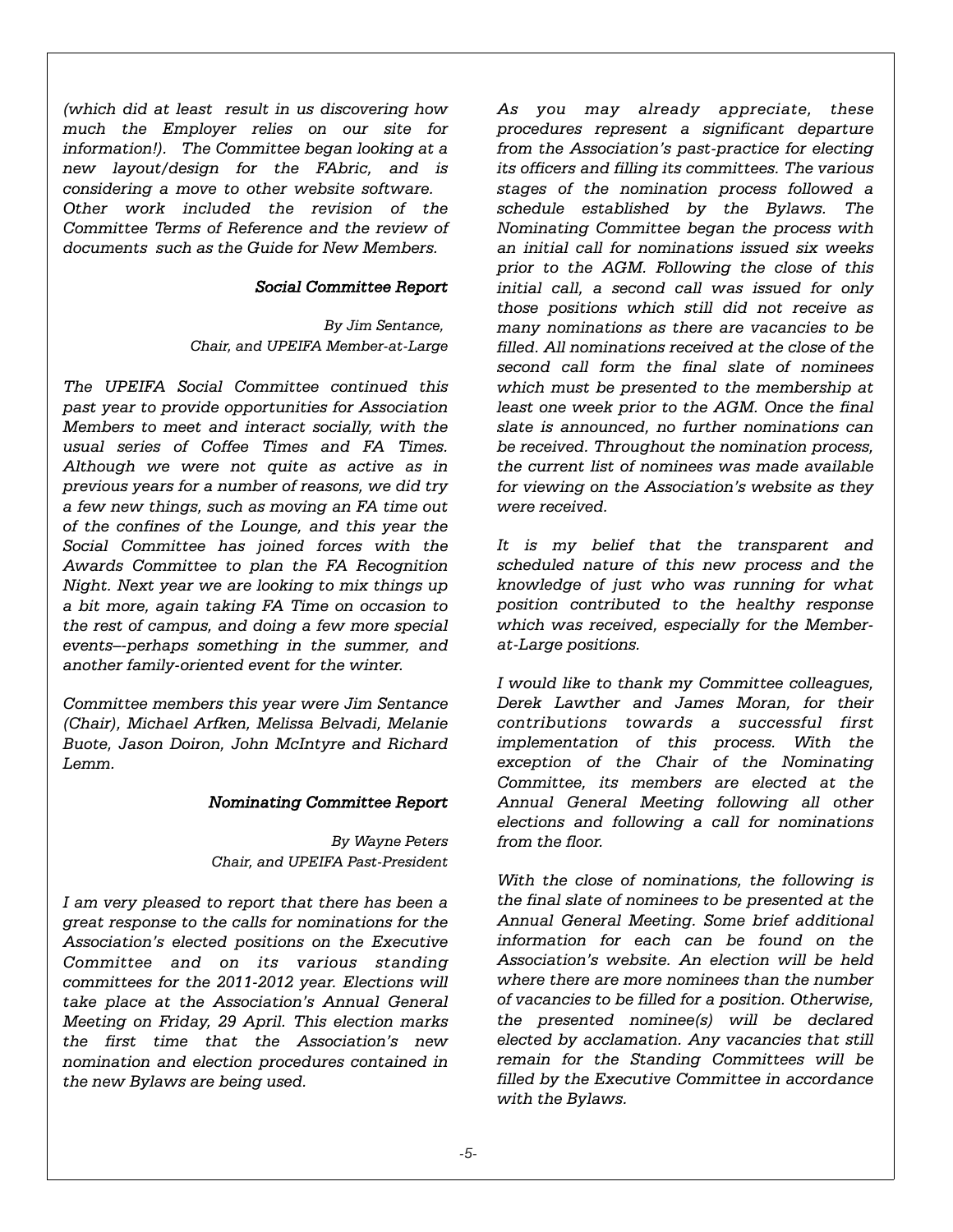| Final slate of nominees for the 2011-2012<br>C<br>Association elections.<br>b١ |
|--------------------------------------------------------------------------------|
| President (one vacancy to be filled)                                           |
| Betty Jeffery, Robertson Library                                               |
| Vice-President (one vacancy to be filled)                                      |
| Nola Etkin, Chemistry                                                          |
| Treasurer (one vacancy to be filled)                                           |
| Debbie Good, Business                                                          |
| Member-at-Large (four vacancies to be filled)<br>E                             |
| <b>Bruce Craig, History</b>                                                    |
| Brenton Dickieson, Religious Studies                                           |
| David Groman, Pathology and<br>Microbiology                                    |
| Gerry Mahar, Business                                                          |
| Laurie McDuffee, Health Management                                             |
| Janice McKendrick, Global Issues and<br><b>Integrated Studies</b>              |
| Thomy Nilsson, Psychology                                                      |
| Lori Weeks, Family and Nutritional<br><b>Sciences</b><br>S.                    |
| Awards and Scholarships Committee<br>(six<br>vacancies to be filled)           |
| Melissa Belvadi, Robertson Library                                             |
| Spencer Greenwood, Biomedical Sciences                                         |
| Robert Hurta, Biology                                                          |
| Barry Linkletter, Chemistry                                                    |
| Richard Raiswell, History                                                      |
| Nasser Saad, Mathematics and Statistics                                        |
|                                                                                |

### *Communications Committee (six vacancies to be filled)*

*Mark Barrett, University 100*

*Janet Bryanton, Nursing*

*Sandy McAuley, Education*

*Sandra McConkey, Biomedical Sciences*

*Richard Raiswell, History*

*Marva Sweeney-Nixon, Biology*

### *Equity Committee (six vacancies to be filled)*

*Charles Adeyanju, Sociology and Anthropology*

*Ann Braithwaite, Women's Studies*

*Wendy Carroll, Business*

*Brenton Dickieson, Religious Studies*

*Brian Murray, Computer Science and Information Technology*

*Charlene VanLeeuwen, Family and Nutritional Sciences*

*Fiona Walton, Education*

### *Social Committee (six vacancies to be filled)*

*Michael Arfken, Psychology*

 *Melissa Belvadi, Robertson Library*

*Amy MacFarlane, Business*

*Colleen MacQuarrie, Psychology*

*Jim Sentance, Economics*

*Carmencita Yason, Pathology and Microbiology*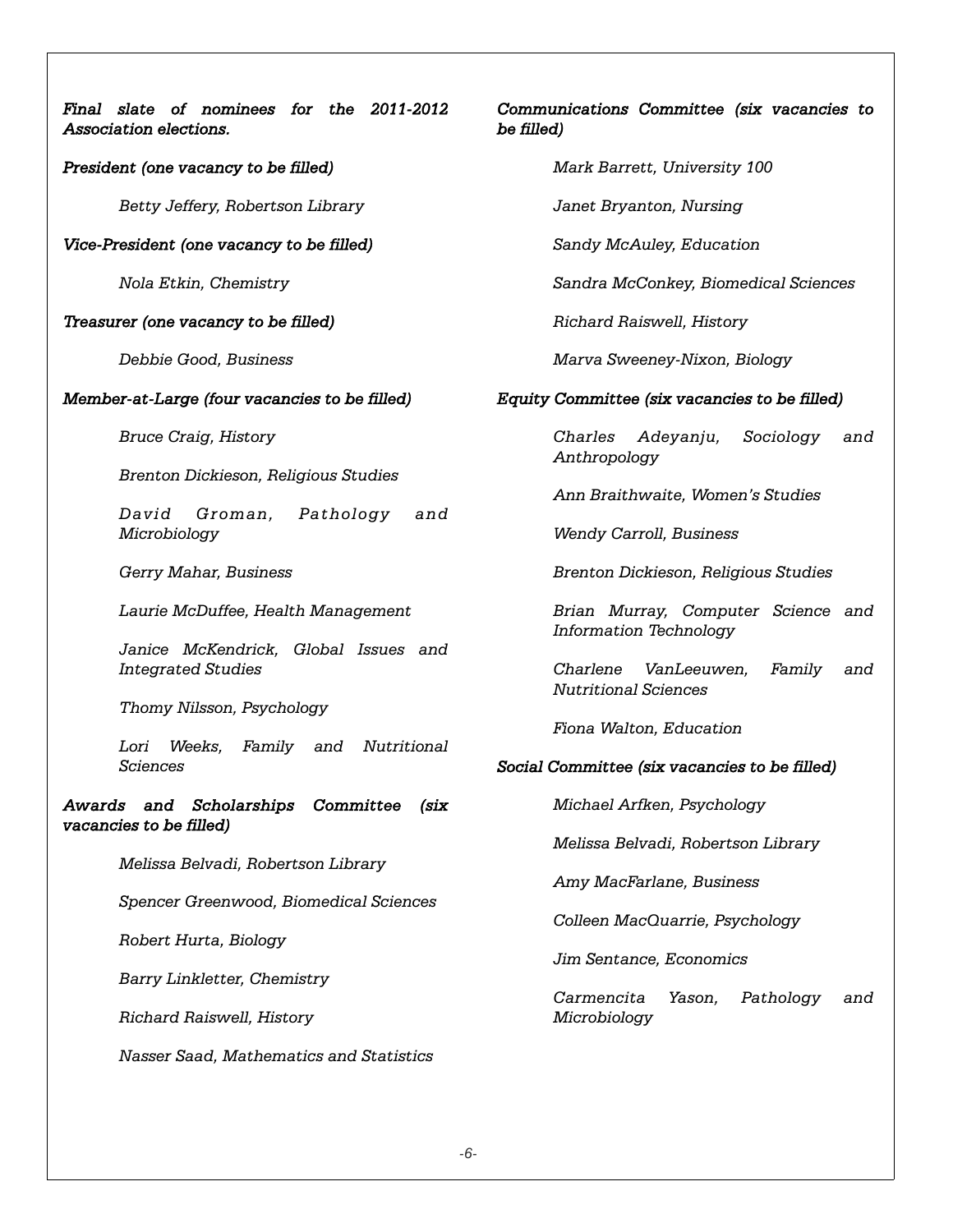#### *Research and Advocacy Committee (six vacancies to be filled)*

*Shannon Fitzpatrick, Math and Statistics,*

*Linyuan Guo, Education* 

*Sami Khedhiri Math and Statistics*

*Janice McKendrick, Global Issues and Integrated Studies*

 *Donald Moses, Robertson Library*

*Jim Sentance, Economics*

*Henrik Stryhn, Health Management*

#### *CAUT Council Delegate Report*

*By Betty Jeffery UPEIFA, Vice-President*

*CAUT Council meets twice a year in Ottawa. Serving as the UPEIFA delegate has been a wonderful opportunity to learn about issues affecting academic staff at other institutions and to share the issues facing us here.*

*The focus at last April's Council Meeting was on equity and diversity. One of the major items on the Agenda was the modification of the structure of the CAUT Executive and Committees to reflect the diversity within the organization better and to facilitate CAUT's work on behalf of Members. It was this Council which also established the CAUT Equity Award.*

*Among the functions of CAUT Council is the approval of official Policy Statements and Model Clauses, the latter being of particular assistance to local associations when drafting collective agreement language. Policy Statements considered this year included ones on Criteria and Procedures in Renewal, Tenure and Promotion Decisions; Research Misconduct; Conflict of Interest–-Governing Boards; Evaluation of Research, Scholarship and Creative Activities; and Academic Freedom for Academic Administrators. All Policy Statements are available on the CAUT website.*

*In 2011 CAUT celebrates 60 years of work on behalf of academic staff throughout our country, and efforts to improve the quality of postsecondary education in Canada. It should be noted that the UPEIFA has directly benefitted this year from some of the services provided by CAUT, such as a workshop offered here last summer on Grievance Handling, as well as the provision of collective bargaining assistance from CAUT staff during our negotiations.*

#### *CAUT Defense Fund Report*

*By Larry Hale CAUT Defense Fund Trustee*

*The CAUT Defence Fund had a comparatively quiet year in 2010-2011. There was only one strike by a member academic staff union. The academic support staff bargaining unit of the Faculty Association at the Northern Ontario School of Medicine (NOSMFA) was on strike for nearly two months in support of their demand for a fair first collective agreement. The Defence Fund, in keeping with its mission, provided plentiful financial support to the Members of the Union, which contributed to their resolve to see the fight through to a good conclusion. I attended two of their picket line events, one in Thunder Bay and one in Sudbury, on behalf of the UPEIFA, at which time I presented their local president with a cheque from our Association in support of their efforts.*

*There were two "close calls" in the month of March, one at the University of Winnipeg, with the other at the Atlantic School of Theology. In both cases, a tentative deal was reached just hours from the strike deadlines. The spectre of consistent support from the Defence Fund to these Unions was a significant factor in getting a deal from their respective Employers.*

*At the annual meeting in October, I completed my four-year stint as President of the Fund, and passed the torch to Fine Arts professor Brian Brown from the University of Windsor. I am very honoured to have served in this role, and to continue to represent the UPEIFA on the Board of Trustees.*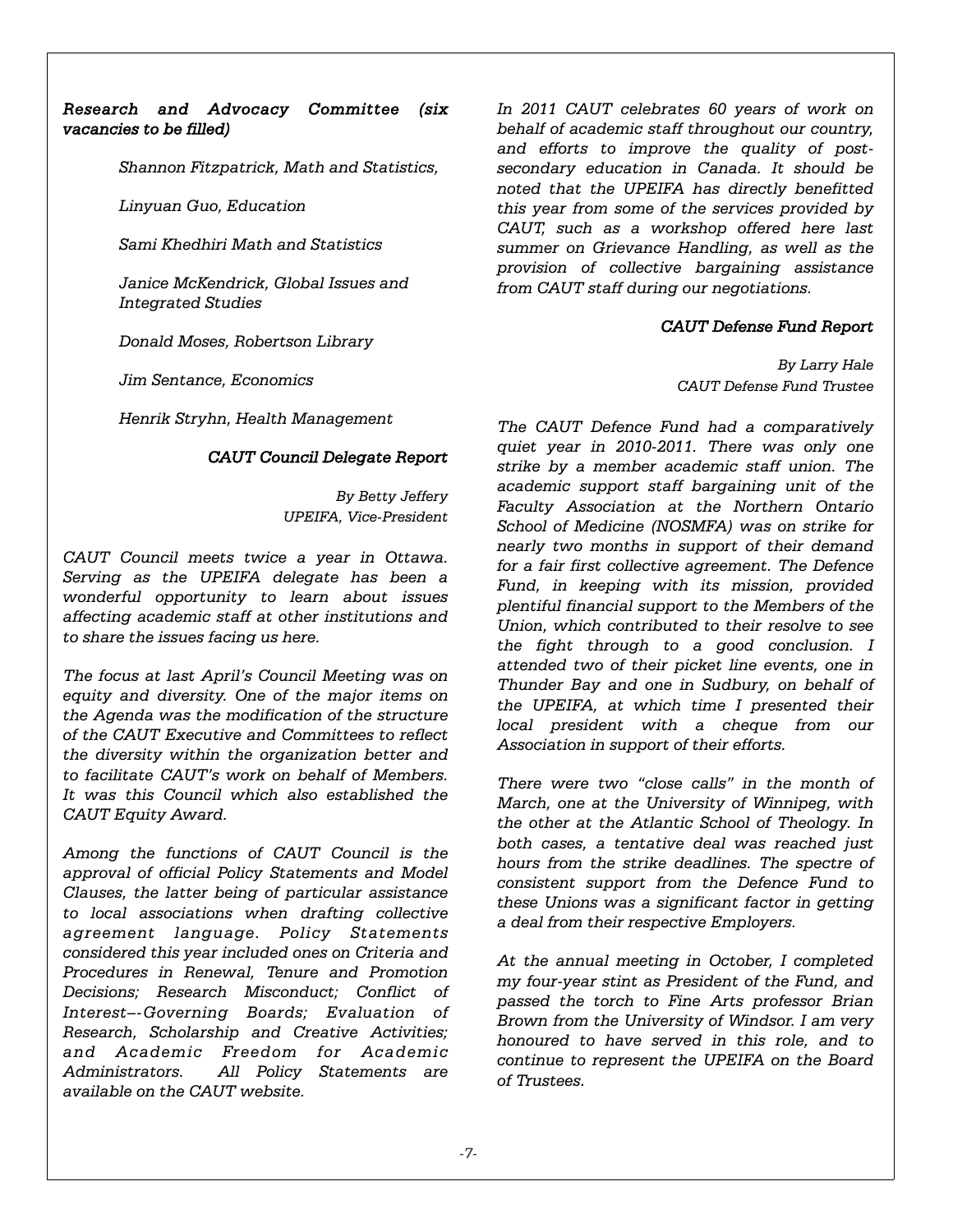#### *NUCAUT Delegate Report*

*By Betty Jeffery UPEIFA, Vice-President*

*We have been members of NUCAUT since the fall of 2006. NUCAUT (National Union of the Canadian Association of University Teachers) represents 25 unionized academic staff associations, with about 19,000 individual members. As members of NUCAUT we are also members of the Canadian Labour Congress. Delegates from member associations have the opportunity to meet in person semi-annually the morning prior to the start of CAUT Council. This past November was my first time attending NUCAUT deliberations. The most useful and interesting part of this meeting was hearing reports from the other NUCAUT locals and in turn sharing what was happening here. This was especially useful in a year when many associations were in the midst of collective bargaining.*

# *Great Moments in University History...*

*A father writes to his son*

*Oxford University (14th century)*

*"I have recently discovered that you live dissolutely and slothfully, preferring license to restraint and play to work and strumming a guitar while others are at their studies ... Wherefore I have decided to exhort you herewith to repent utterly of your dissolute and careless ways, that you may no longer be called a waster."*



# *Speaker's Corner #001 Why Robert's Rules?*

*By Chris Vessey Speaker*

*You have obviously noticed that the Faculty Association has switched to using Robert's Rules of Order (Newly Revised) as the new basis for running meetings, and has appointed a Speaker–-me. While the role probably seems officious to many, it is nevertheless a progressive step for us. Here's why:*

*1. The President is no longer the Chair of meetings; this enables the President to speak freely, and to vote, without any perception of bias. The Speaker (even though the name suggests otherwise) never speaks to any motion (that is, offers no commentary on the substance of a motion) and votes only when their vote would change the outcome of the result.*

*2. Robert's Rules support parliamentary procedure. According to their website, http://www.robertsrules.org, parliamentary procedure is defined as "a set of rules for conduct at meetings, that allows everyone to be heard and to make decisions without confusion." The aim of the Association is to enhance our effectiveness at meetings, allowing us to achieve more in terms of outcome.*

*3. Parliamentary procedure is "a time tested method of conducting business at meetings and public gatherings . . .[it is] the basic handbook of operation for most clubs, organizations and other groups." Robert's Rules are a recognized standard for parliamentary procedure–- they're not the only set of rules out there, but they are the most popular in the application we're interested in. In contrast, Canadian Parliament uses Bourinot's Rules of Order.*

*These three things are designed to enhance the ability of the Faculty Association–-your Association–-to allow you, the Member, to be heard and to participate in the decision making process.*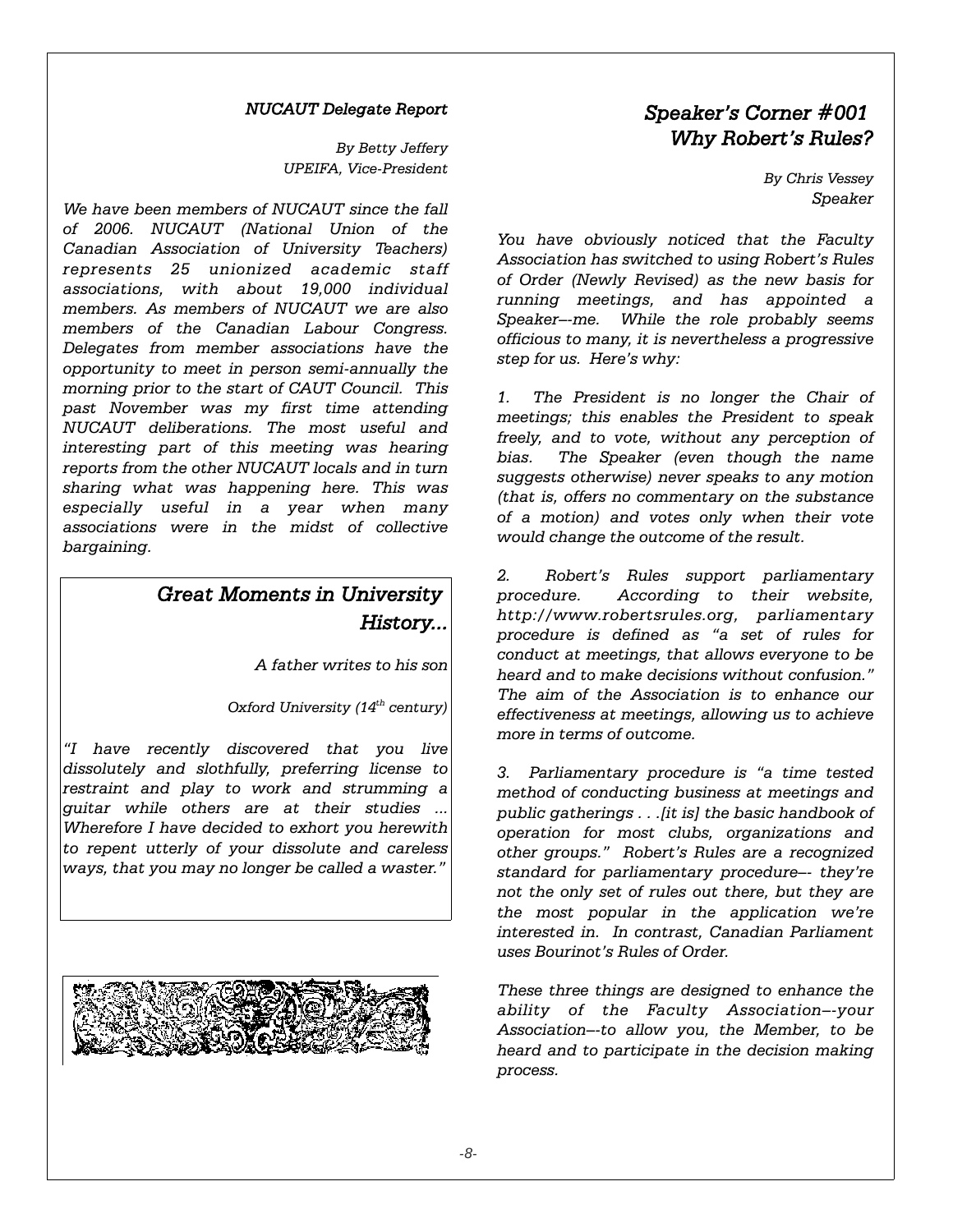#### *Rule Factoid: Obtaining the Floor*

*Those wishing to speak should wait until the current speaker has finished speaking, then rise and address the Chair of the meeting (usually with "Mr. Speaker" or "Mr. Chairman"). When the Speaker recognizes you (usually by gesture and saying "You have the floor") then you may speak to the motion, propose a motion, or whatever else is in order . . . we'll talk about the concept of in order later!* 

*This deals with those who would simply overtalk all others wishing to speak in order to gain the floor, and keeps debate civil and ordered. The Speaker has the responsibility to ensure that those who have not yet "had the floor" are not overshadowed by others repeatedly and forcibly "taking the floor" and commandeering the discussion. It's important that everyone have their fair opportunity to speak.*

*Keep reading The FAbric–-future Speaker's Corners will feature one or two useful rules that will help you in participating in meetings effectively!*

# *Great Moments in University History...*

*An early statement of teaching philosophy*

*Faculty of Law, University of Bologna 1255*

*It is my purpose to teach you faithfully and in a kindly manner ... First, I shall give you the summaries of each book before I come to the text. Second, I shall put forth well and distinctly and in the best terms I can the purpose of each law. Third, I shall read the text in order to correct it. Fourth, I shall briefly restate the meaning. Fifth, I shall solve conflicts, adding ... useful distinctions and questions with the solutions ... I shall reserve an afternoon for review.*

## *FAbric Readers Write ...*

*In the last two editions of the FAbric, discussion concerned whether to ban technological devices in our classrooms. When award winning teachers speak about what they do in their classrooms, I should listen. Alas, I'm far more lenient. If my lecture isn't engaging enough for students to pay attention on their own, removing technological distractors is not going to help.* 

*But what about the distraction to others? Shannon Murray reports a student saying, "I get really distracted by someone tweeting moronic drivel beside me." If we allow A's being bothered by B's activity a sufficient reason to stymie B's activity, we'd be banning a lot more stuff than technology use. Some students may be bothered by her neighbour's doodling, or his tattoos, or her weird hair, or his being gay. If A is easily distracted by B's being distracted, that is a trait A should lose. If we teach students to concentrate only in quiet settings, we aren't preparing them well for the real world of constant babble. Coddling A by placing restrictions on B will not heighten A's ability to concentrate.*

*Of course, there's a limit. I'm speaking of cases where B is minding her own business (texting, browsing, posting–- however moronic), not loudly playing a movie, or banging drums. Such limitations apply to disruptions in general, however, like yelling in class, and thereby are not specific to the topic of students using technology in the classroom. Finding the balance between not interfering with others and tolerating others' interference is part of the general milieu of mutual respect.*

*Sincerely,*

*Malcolm Murray*

*Philosophy*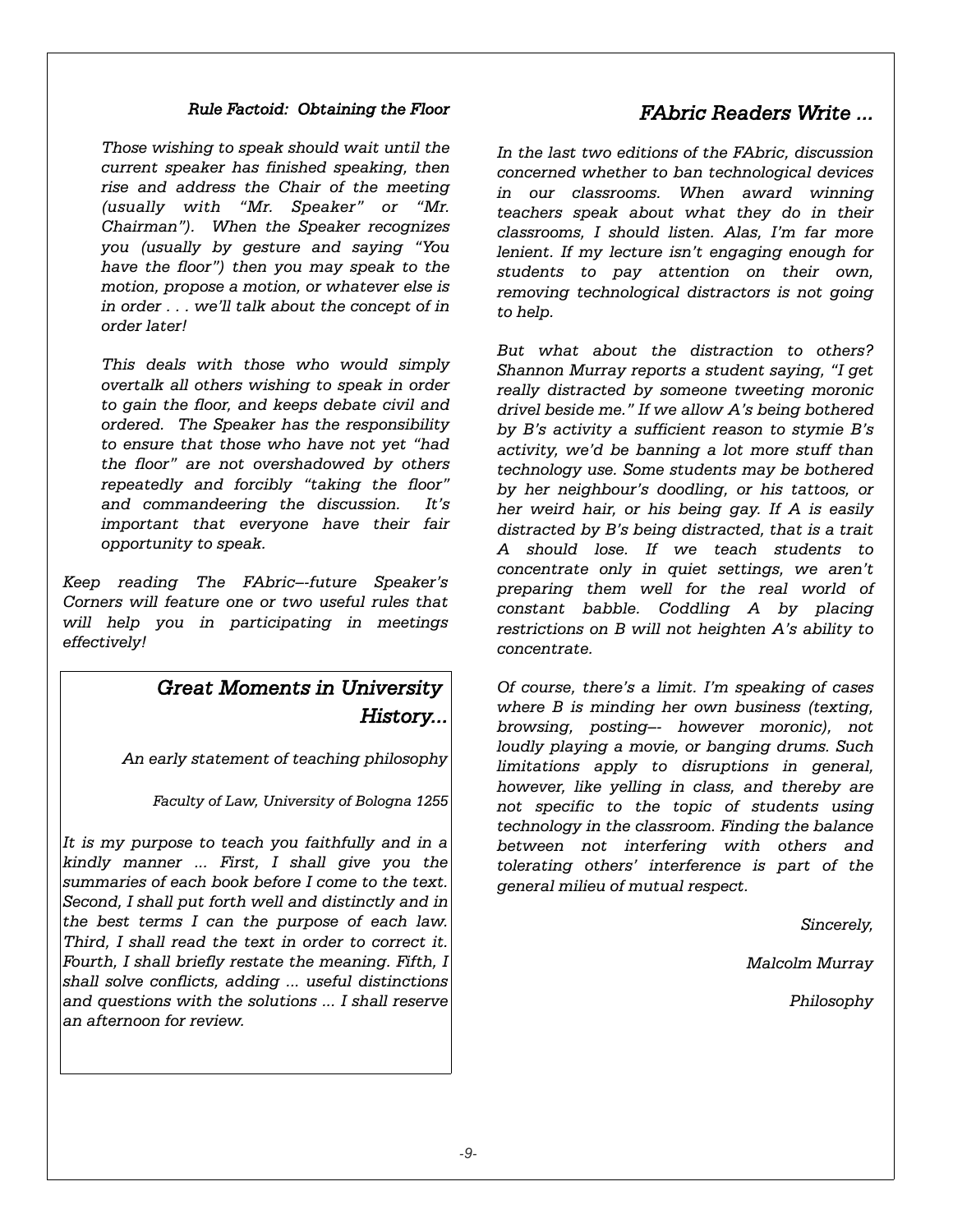# *FACULTY RECOGNITION NIGHT*

*Stanhope Beach Resort & Conference Centre*

### *Thursday 28 April, 7:00 pm*

*Reception, 6:30 pm*

*Plan to come out to celebrate a banner year of scholarly and teaching accomplishment, and to honour those who have contributed so much to our university.*

*Tickets are \$25 each for FA members and their guests; all others are \$50 each.*

*Pre-order your tickets at the Faculty Association Office, 315 Main.*

# *UPEIFA*

# *A GREAT Small Faculty*



# *Collective Agreement Dates to Remember, April, 2011 - September, 2011*

*The collective agreement for Bargaining Unit #1 is outlined in what has become known as the "Red Book" (a copy of the collective agreement is also available on-line from the UPEIFA website, www.upeifa.org.) Dates important for the time period covered by this edition of the FAbric through to the subsequent edition to be published in September are outlined as follows. Important dates from the "Red Book" are listed in chronological order on the UPEIFA website. You*

*will also find there lists of dates related specifically to tenure/permanency and promotion.* 

### *April 15:*

*E2.10.9 Full URC reviews sub-committee decisions [re: promotion] to ensure consistency prior to April 15.*

*E2.10.10 URC reports recommendations [on promotion] to President prior to April 15.*

### *May 1:*

*E2.10.1 f) iii) Newly elected members of the URC begin their terms on May 1.*

*H3.7 Members engaged in external employment shall, by May 1 each year, inform their Department Chair and Dean, or University Librarian, as appropriate, of the nature and time devoted to these activities conducted in the previous calendar year.*

### *Prior to May Board meeting:*

*E2.11.1 The President makes recommendation [on promotion] to Board prior to the May meeting of the Board.*

### *Following May Board meeting:*

*E2.11.1 Following the May meeting of the Board the President will notify the candidate [for promotion] in writing, of the Board's decision.*

### *May 30:*

*E2.6.2/E2.8.1 The DRC must complete its meetings on all tenure applications and combined tenure/promotion applications and make recommendations to the URC by May 30. E7.8.9/E7.10.1 The Librarian Review Committee must complete its meetings on all permanency applications and make recommendations to the URC by May 30.*

### *May 31:*

*E1.4.3/E6.1 By May 31 each year, non-tenured Faculty Members and term and probationary Librarians shall provide to their Chair or Dean or University Librarian, as appropriate: a current curriculum vitae and a concise, written report of their activities for the past year.*

*E1.4.3/E6.2: By May 31 every third (3rd) year, tenured Faculty Members and permanent Librarians shall provide to their Chair or Dean or*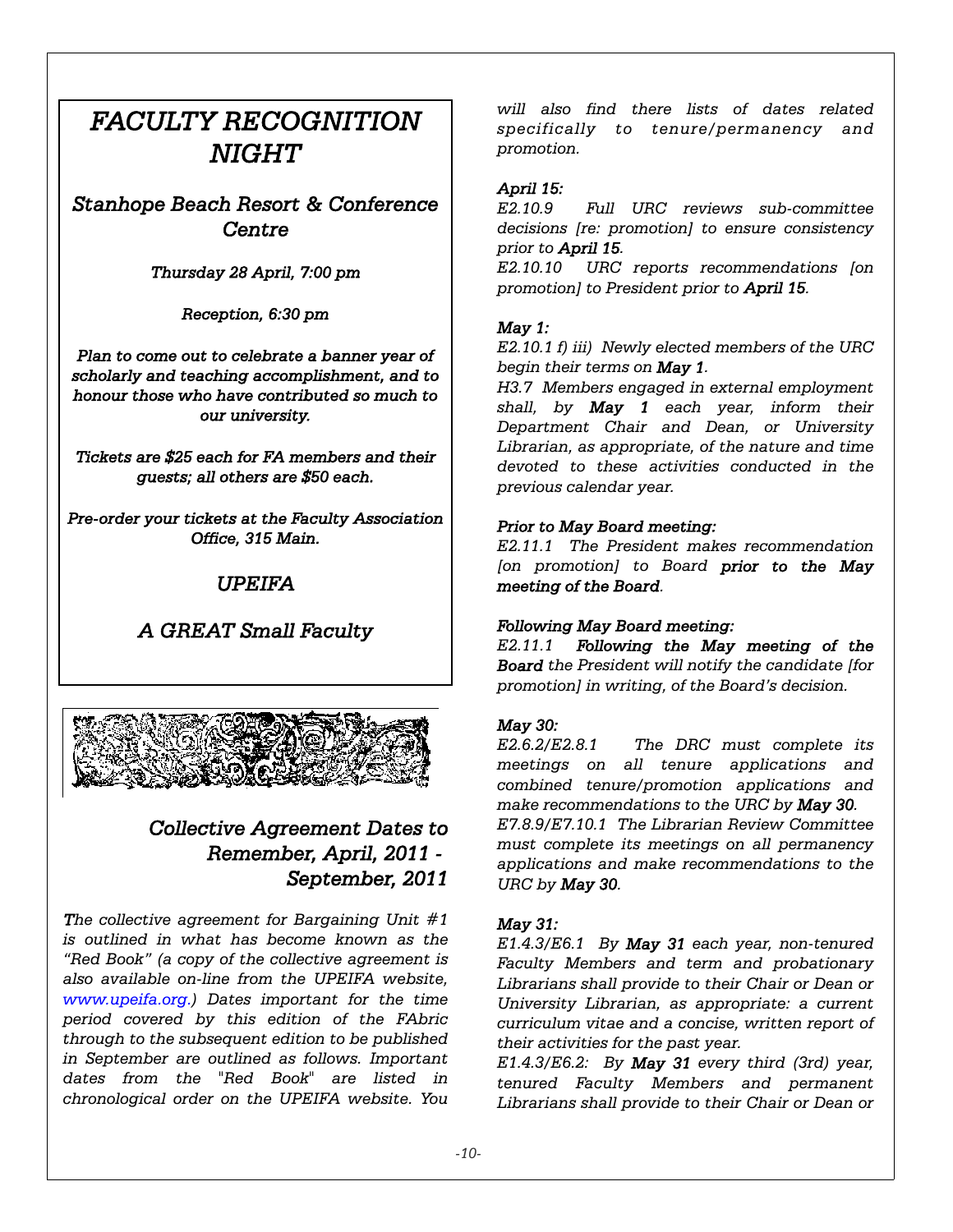*University Librarian, as appropriate: a current curriculum vitae and a concise written report of their activities for the past three (3) years.*

### *June 1:*

*B3.1 b) ...Department Chair to assume duties on June 1.*

### *June 15:*

*E2.5.3.1 Applications for promotion shall be made in a letter to the Department Chair no later than June 15 of the year in which consideration is initiated.*

### *June 30:*

*E1.4.4/E6.5 By June 30 of the year in which the report [of activities] is received, the Chair or University Librarian, as appropriate, shall meet individually with the Member to discuss the report and directions that might be taken by the Member and the Department/Library for continued professional development.*

### *July 1:*

*E2.5.3.1 The Chair shall advise the Department, the Dean and the Vice-President, Academic Development of any application for promotion or accelerated promotion by July 1.*

#### *August 1:*

*E2.4.3.3/E7.8.12.3 The decisions regarding deferral [of tenure/permanency] must be made prior to August 1 in the year in which the candidate's consideration is to come before the URC.*

*G1.6.1 c) By...August 1...of each year, the Chair, or the Dean, in the case where there is no Chair, of each academic unit shall update the seniority of each member of the Sessional Roster of that academic unit.*

#### *September 1:*

*E2.9.4/E7.11.4 The Dean/University Librarian includes letter in candidate's [tenure/permanency] file and forwards the complete file to the Chair of the URC before September 1.*

#### *September 15:*

*C2.14 Applications for sabbatical leave shall be sent to the Dean or to the University Librarian*

*with a copy to the Department Chair, as appropriate, by September 15 of the year prior to the contract leave for which the leave is planned.*

# *Recognising Outstanding Service*

*The following Members have served the University for 25 years:*

*Luis Bate, Biomedical Sciences Gerry Johnston, Pathology and Microbiology Fred Markham, Pathology and Microbiology Mary McNiven, Health Management Caroline Runyon, Companion Animals David Sims, Biomedical Sciences Carmencita Yason, Pathology and Microbiology*

*The following Member has served the University for 28 years:*

*Thomy Nilsson, Psychology*

*The following Members will be retiring this year:*

*Joe Kopachevsky,Sociology and Anthropology James Miller, Companion Aminals Lowell Sweet, Mathematics and Statistics*

# *And Finally ...*

*David Seeler will be stepping down as UPEIFA President in May. Dave has served as President for the last three years and as Vice-President for eight years before that. In those capacities, he has helped steer the FA through some challenging times. Because of his committment and dedication to the cause, the FA is stronger than ever, and Members' rights are better protected.*

*Thank you Dave–and we look forward to working with you in your new FA role as Past-President.*